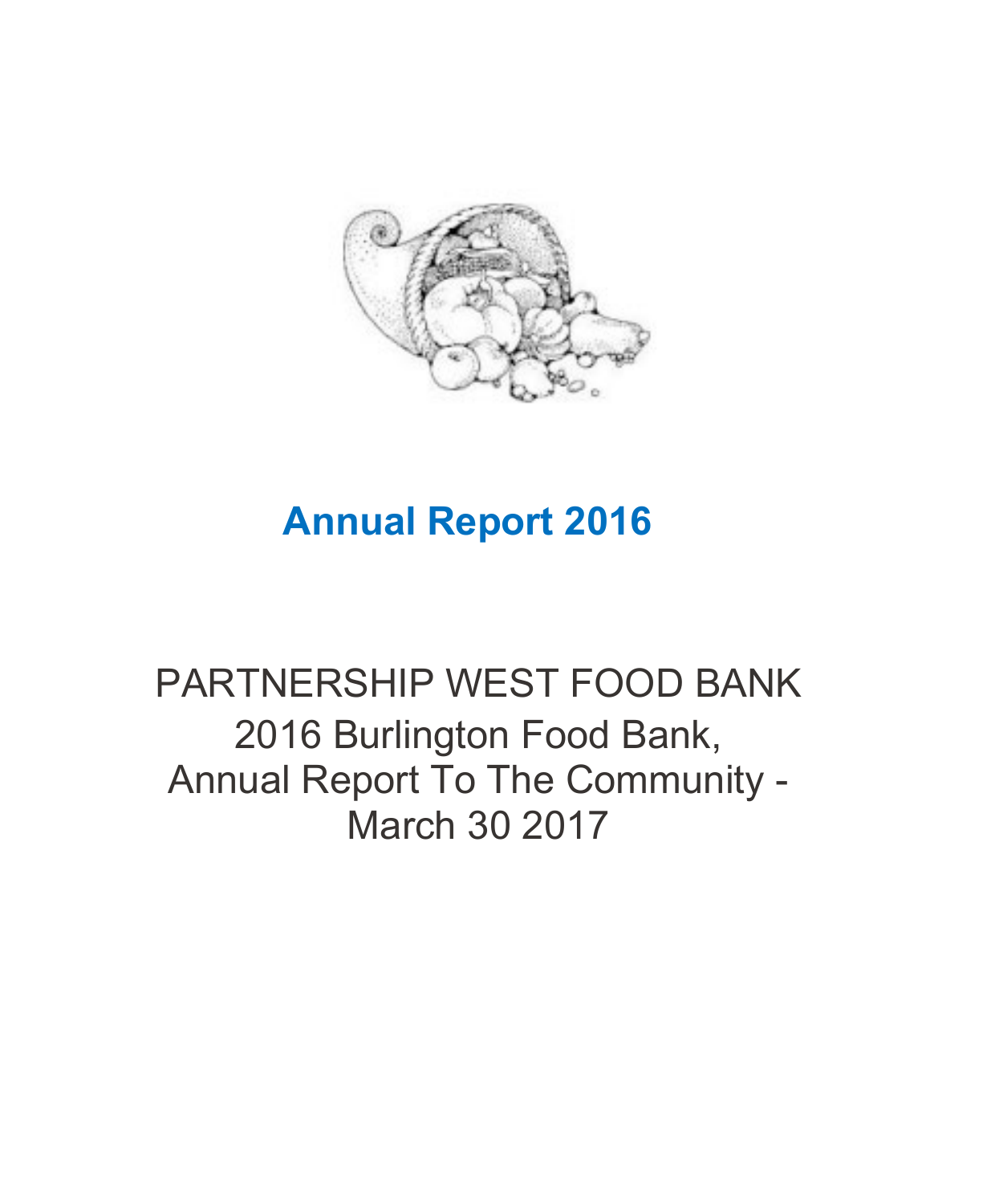Entering our 27th year, the Burlington Food Bank continues to grow, feeding the hungry in our city. Back in 1991, when the food bank was first established, it was considered a short-term solution to meet the needs of a small group of people in the community. That was not the case.

In 1997 we moved to our present location on Plains Road. Over the last few years we have had to expand the size of our facility to accommodate the growing needs of the community and the generosity of our donors. Last year, once again, our facility was expanded to create a proper 'store front' for clients, separating it from our warehouse.

26 years has now past and the issue of 'food insecurity' has become a growing concern. Visits to the food bank have increased and the demographics have changed in the following ways:

- Many of our city's working poor visit our food bank on a regular basis
- The number of single male clients, on disability, has increased 50%
- More Senior citizens; mainly female now visit us
- Refugee families are now using our services
- And, Overall visits to the food bank are up 7%, this year

In 2016, we provided food to over 8,500 people. This resulted in the distribution of over \$880,000 worth of food.

We have continued to work with a group of very dedicated partners by contributing financially and with food donations, to their weekly community meals, and food cupboards. Through these partnerships we were able to help facilitate the delivery of over 300,000 meals in Burlington.

In January 2016 our financial situation became worrisome. The board of directors, decided to take on an annual fundraising initiative to help meet the financial obligations throughout the year. And so, the first annual "Ride to Provide", a charity-cycling event, was created. We partnered with Food for Life and celebrated an overwhelming success, bringing in over \$26,000 for the Burlington Food Bank.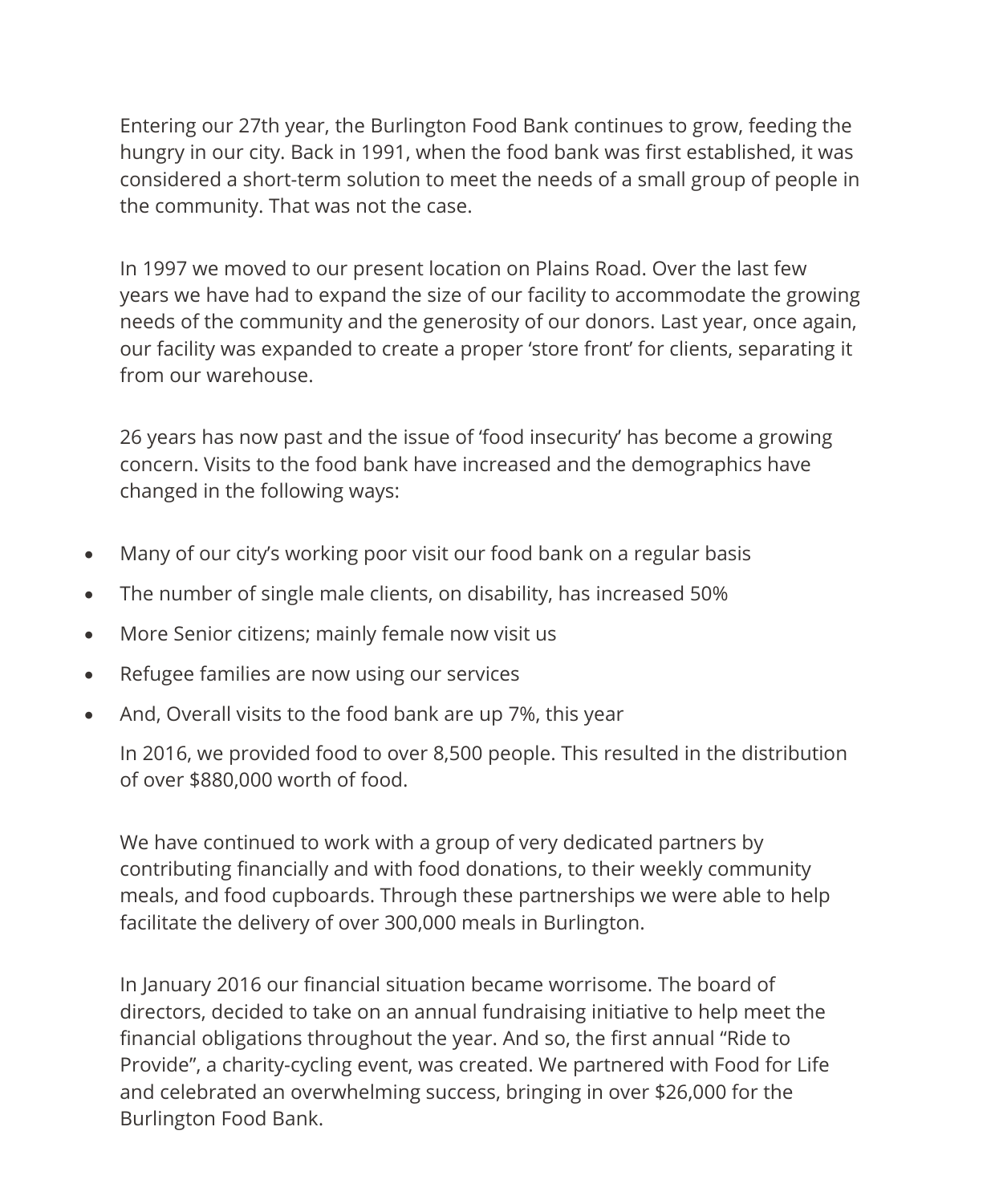#### **Our Resources**

Burlington is a generous city when it comes to food donations. Our largest donor is the Burlington Eagles Hockey Association, whose annual Fall food drive called, "The Gift of Giving Back", brought in 489,000 pounds of food this year. We are one of the recipients of these young people's hard work and dedication. We are most appreciative.

Both Elementary and Secondary schools continue to hold food drives on our behalf, and it is the Secondary students who sort and pack these donations for us at the busiest times of the year.

Tim Horton's continued support, through their "Smile Cookie Campaign" in 2016, resulted in a donation of \$57,273. This money impacts our day-to-day operations and allows us to provide "Snack Packs" to all school aged children, as well as fresh food items to our clients throughout the year.

Burlington Oldtimers Hockey Club and the Bowser Babes continue their 26th year commitment to the Food Bank with food and a cash donation of over \$13,000.

Burlington Oldtimers Slo-Pitch League has renewed their support of us again this year.

Donations are important. Whether it's the Orchard Pumpkin Food Drive, the Burloak Community Food Drive, the 100 WOMEN WHO CARE, or the youngster who set up his own Lemonade stand and donated the proceeds to the food bank; they have all made a difference.

Our volunteer base is undoubtedly our greatest asset. They wear many hats, stepping up when necessary, and together have donated 6,000+ hours over the past year. They do make a difference and the Food Bank could not function without their energy, dedication and commitment.